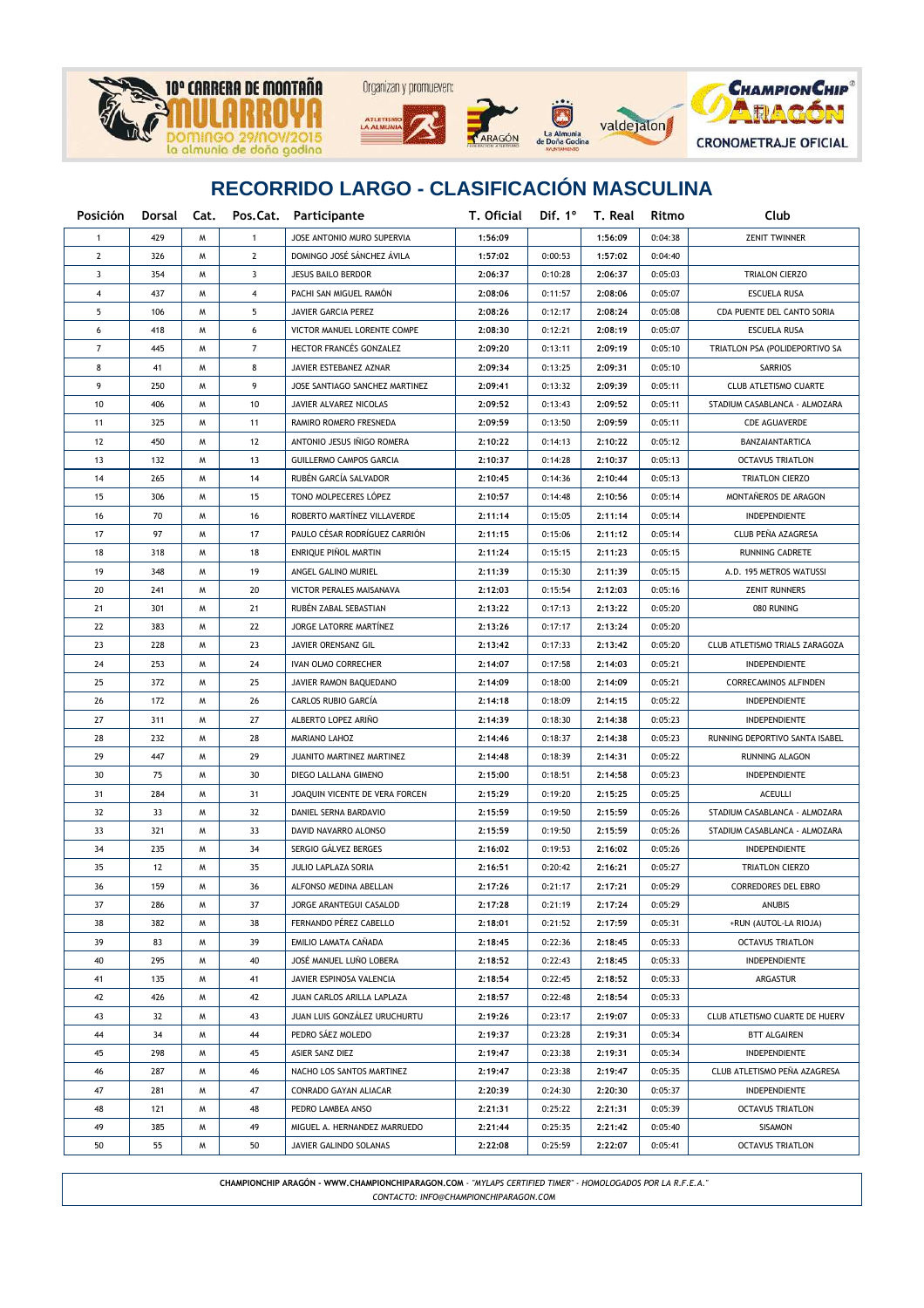





La Almuni<br>Doña God



### **RECORRIDO LARGO - CLASIFICACIÓN MASCULINA**

| Posición | Dorsal Cat. |   |     | Pos.Cat. Participante          | T. Oficial |         | Dif. $1^{\circ}$ T. Real | Ritmo   | Club                           |  |
|----------|-------------|---|-----|--------------------------------|------------|---------|--------------------------|---------|--------------------------------|--|
| 51       | 408         | W | 51  | JUAN MANUEL GARCIA RODRIGUEZ   | 2:22:08    | 0:25:59 | 2:22:06                  | 0:05:41 | TRIATLON PSA (POLIDEPORTIVO SA |  |
| 52       | 141         | W | 52  | <b>JESUS CALVO FUERTES</b>     | 2:22:15    | 0:26:06 | 2:22:11                  | 0:05:41 | INDEPENDIENTE                  |  |
| 53       | 158         | W | 53  | DAVID VERA JIMENEZ             | 2:22:15    | 0:26:06 | 2:22:14                  | 0:05:41 | ATLETISMO LA ALMUNIA           |  |
| 54       | 115         | W | 54  | CARLOS GARCIA GARCIA           | 2:22:23    | 0:26:14 | 2:22:21                  | 0:05:41 | ARGASTUR                       |  |
| 55       | 100         | W | 55  | FRANCISCO JAVIER PÉREZ COTTA   | 2:22:30    | 0:26:21 | 2:22:28                  | 0:05:41 | <b>OCTAVUS TRIATLON</b>        |  |
| 56       | 412         | W | 56  | ALVARO FERNANDEZ DE EPALZA     | 2:22:44    | 0:26:35 | 2:22:41                  | 0:05:42 | STADIUM CASABLANCA - ALMOZARA  |  |
| 57       | 430         | W | 57  | CARLOS RODRÍGUEZ GARCÍA        | 2:22:44    | 0:26:35 | 2:22:41                  | 0:05:42 | ESTADIUM CASABLANCA-ALMOZARA 2 |  |
| 58       | 208         | W | 58  | ALVARO BELLO OLIVER            | 2:23:06    | 0:26:57 | 2:22:58                  | 0:05:43 | INDEPENDIENTE                  |  |
| 59       | 379         | W | 59  | CARLOS CUBERO TABUENCA         | 2:23:15    | 0:27:06 | 2:23:12                  | 0:05:43 | <b>ESCUELA RUSA</b>            |  |
| 60       | 131         | W | 60  | ROBER MOCHA VALLE              | 2:23:29    | 0:27:20 | 2:23:25                  | 0:05:44 | CLUB ATLETISMO PEÑA AZAGRESA   |  |
| 61       | 68          | W | 61  | DAVID LOU MERCADÉ              | 2:23:34    | 0:27:25 | 2:23:31                  | 0:05:44 | ADP RUNNING                    |  |
| 62       | 1419        | W | 62  | JESUS JAVIER FRANCES BERGES    | 2:23:35    | 0:27:26 | 2:23:32                  | 0:05:44 | ATLETISMO CINCO VILLAS         |  |
| 63       | 195         | W | 63  | RAUL MUÑOZ GARATACHEA          | 2:23:45    | 0:27:36 | 2:23:43                  | 0:05:44 | CLUB ATLETISMO CUARTE DE HUERV |  |
| 64       | 345         | W | 64  | JAVIER QUINTERO GONZALO        | 2:23:53    | 0:27:44 | 2:23:49                  | 0:05:45 | MAS RUN                        |  |
| 65       | 269         | W | 65  | JULIO SAGANTA LAVILLA          | 2:23:59    | 0:27:50 | 2:23:53                  | 0:05:45 | CORRECAMINOS ALFINDEN          |  |
| 66       | 338         | W | 66  | JOSE. AMADOR VICENTE. INGALATU | 2:24:24    | 0:28:15 | 2:24:22                  | 0:05:46 | INDEPENDIENTE                  |  |
| 67       | 330         | W | 67  | EDUARDO ALLOZA BIELSA          | 2:24:29    | 0:28:20 | 2:24:20                  | 0:05:46 | ZANCADAS                       |  |
| 68       | 189         | W | 68  | PEDRO RODRIGUEZ BLANCO         | 2:24:32    | 0:28:23 | 2:24:31                  | 0:05:46 | INDEPENDIENTE                  |  |
| 69       | 370         | W | 69  | JOSÉ ANTONIO ESTAÚN SODETO     | 2:24:38    | 0:28:29 | 2:24:36                  | 0:05:47 |                                |  |
| 70       | 403         | W | 70  | EMILIO MARÍN VALLE             | 2:24:40    | 0:28:31 | 2:24:40                  | 0:05:47 |                                |  |
| 71       | 109         | W | 71  | PATXI ROBLES IRIBERRI          | 2:24:49    | 0:28:40 | 2:24:46                  | 0:05:47 | CORREDORES DEL EBRO            |  |
| 72       | 361         | W | 72  | RAFAEL ARNAUDAS BARTIBAS       | 2:24:53    | 0:28:44 | 2:24:52                  | 0:05:47 | <b>OCTAVUS TRIATLON</b>        |  |
| 73       | 399         | W | 73  | DAVID BASES ESTEBAN            | 2:24:59    | 0:28:50 | 2:24:48                  | 0:05:47 |                                |  |
| 74       | 262         | W | 74  | FRANCISCO CARDIEL JIMÉNEZ      | 2:25:19    | 0:29:10 | 2:25:14                  | 0:05:48 | INDEPENDIENTE                  |  |
| 75       | 391         | W | 75  | FRANCISCO JAVIER BRUNO GONZALE | 2:25:35    | 0:29:26 | 2:25:32                  | 0:05:49 | A.D. JALON                     |  |
| 76       | 245         | W | 76  | OSCAR SOLSONA SANCHEZ          | 2:25:35    | 0:29:26 | 2:25:34                  | 0:05:49 | INDEPENDIENTE                  |  |
| 77       | 73          | W | 77  | ALBERTO CAMPOS ROYO            | 2:25:43    | 0:29:34 | 2:25:35                  | 0:05:49 | INDEPENDIENTE                  |  |
| 78       | 390         | W | 78  | ALEJANDRO LATORRE IGLESIAS     | 2:26:02    | 0:29:53 | 2:26:02                  | 0:05:50 | CLUB ATLETISMO 080 RUNNING     |  |
| 79       | 346         | W | 79  | JOSÉ IGNACIO VICENTE AZNAR     | 2:26:34    | 0:30:25 | 2:26:29                  | 0:05:51 | INDEPENDIENTE                  |  |
| 80       | 179         | W | 80  | JOSE DIESTE LABARTA            | 2:27:17    | 0:31:08 | 2:27:11                  | 0:05:53 | THE ROAD RUNNERS               |  |
| 81       | 360         | W | 81  | PEDRO LOZANO SANCHEZ           | 2:27:45    | 0:31:36 | 2:27:37                  | 0:05:54 |                                |  |
| 82       | 297         | W | 82  | ANTONIO CUMPLIDO RODRÍGUEZ     | 2:27:45    | 0:31:36 | 2:27:28                  | 0:05:53 | ATLETISMOO SANTA ISABEL        |  |
| 83       | 332         | W | 83  | RAMIRO PIQUERAS DURÁN          | 2:27:46    | 0:31:37 | 2:27:41                  | 0:05:54 | A.D 195 METROS- WATTUSSI       |  |
| 84       | 435         | W | 84  | ALBERTO SANCHEZ GOLMAYO        | 2:27:56    | 0:31:47 | 2:27:38                  | 0:05:54 | C.M. IBONCIECHO                |  |
| 85       | 192         | W | 85  | FRANCISCO JAVIER VAL CAMPOS    | 2:28:04    | 0:31:55 | 2:28:01                  | 0:05:55 | <b>RUNNING 3VM</b>             |  |
| 86       | 282         | W | 86  | JOSE ANDRES MARIN BAEZA        | 2:28:20    | 0:32:11 | 2:28:13                  | 0:05:55 | INDEPENDIENTE                  |  |
| 87       | 366         | м | 87  | EDUARDO SANCHO MARTÍN          | 2:28:34    | 0:32:25 | 2:28:34                  | 0:05:56 | TRIATLON CIERZO                |  |
| 88       | 76          | W | 88  | ISMAEL ZÁRATE RUIZ             | 2:28:39    | 0:32:30 | 2:28:34                  | 0:05:56 | CORRECAMINOS ALFINDEN          |  |
| 89       | 415         | м | 89  | FELIX BRINQUIS BERNAD          | 2:28:47    | 0:32:38 | 2:28:40                  | 0:05:56 | <b>INDEPENDIENTE</b>           |  |
| 90       | 343         | м | 90  | ADRIAN ROMO BLASCO             | 2:28:54    | 0:32:45 | 2:28:50                  | 0:05:57 | INDEPENDIENTE                  |  |
| 91       | 60          | м | 91  | MANUEL PINTOR RONCAL           | 2:28:56    | 0:32:47 | 2:28:47                  | 0:05:57 | TEAM ONE                       |  |
| 92       | 138         | м | 92  | TOMÁS ALBERO AGUADO            | 2:29:05    | 0:32:56 | 2:29:05                  | 0:05:57 | INDEPENDIENTE                  |  |
| 93       | 276         | м | 93  | JOSE JAVIER VALLS LOPEZ        | 2:29:06    | 0:32:57 | 2:28:56                  | 0:05:57 | SIMPLY-SCORPIO 71              |  |
| 94       | 350         | м | 94  | EMILIO JOSE CALVO ALIAGA       | 2:29:17    | 0:33:08 | 2:29:14                  | 0:05:58 | CLUB ATLETISMO CUARTE DE HUERV |  |
| 95       | 303         | м | 95  | MIGUEL ANGEL REMIRO VA         | 2:29:22    | 0:33:13 | 2:29:20                  | 0:05:58 | <b>ÉPILACORRE</b>              |  |
| 96       | 89          | м | 96  | MIGUEL SIERRA BARDAJI          | 2:29:25    | 0:33:16 | 2:29:23                  | 0:05:58 | <b>OCTAVUS TRIATLON</b>        |  |
| 97       | 181         | м | 97  | SERGIO FECED SAN JOSÉ          | 2:29:31    | 0:33:22 | 2:29:31                  | 0:05:58 | <b>OCTAVUS TRIATLON</b>        |  |
| 98       | 156         | м | 98  | ROBERTO MORENO LOPEZ           | 2:29:41    | 0:33:32 | 2:29:38                  | 0:05:59 | ATLETISMO LA ALMUNIA           |  |
| 99       | 44          | м | 99  | DANIEL TELLO SANCHEZ           | 2:29:41    | 0:33:32 | 2:29:41                  | 0:05:59 | <b>OCTAVUS TRIALON</b>         |  |
| 100      | 108         | м | 100 | ALBERTO ARCOS                  | 2:29:45    | 0:33:36 | 2:29:40                  | 0:05:59 | INDEPENDIENTE                  |  |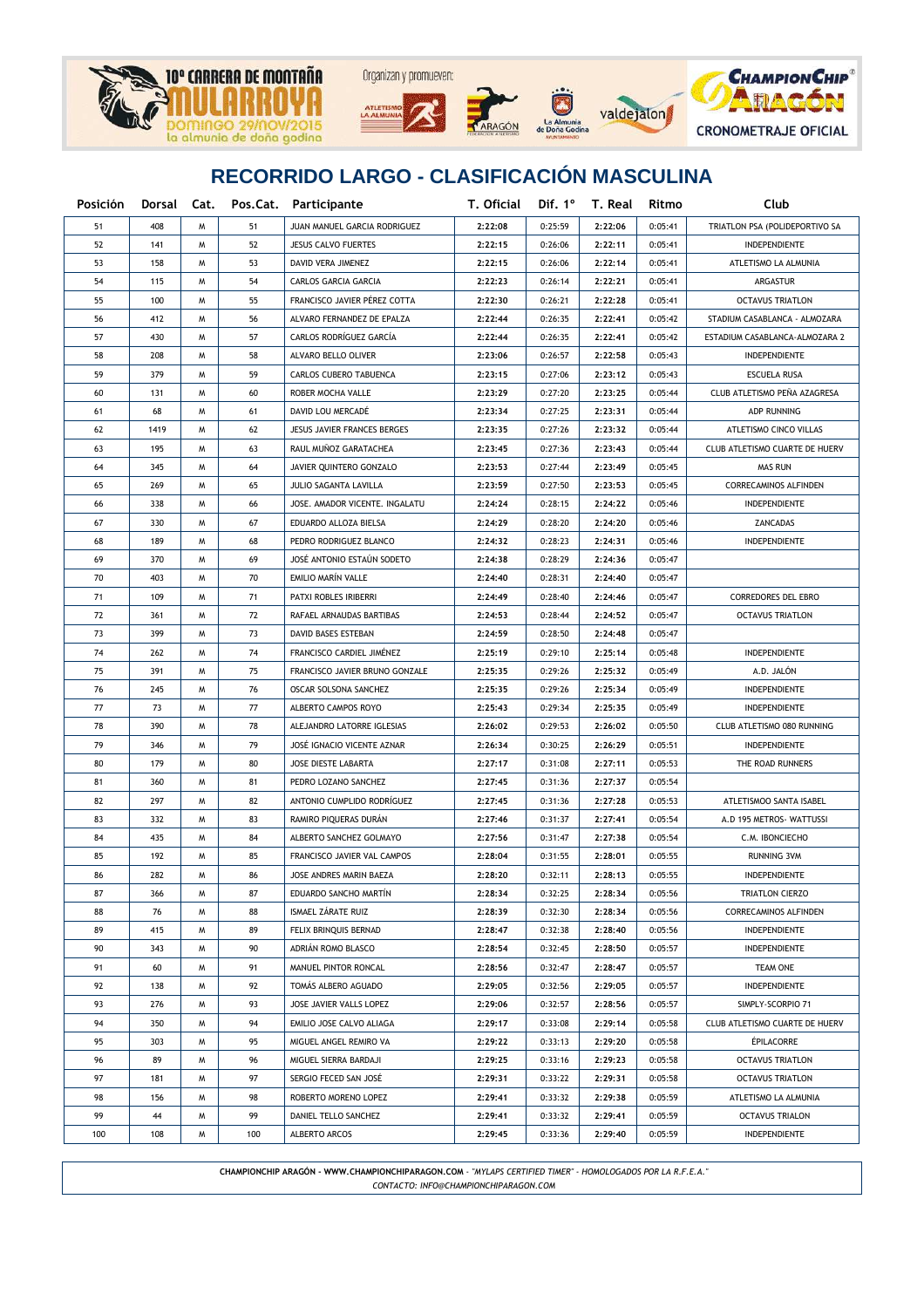







| Posición | Dorsal | Cat. |     | Pos.Cat. Participante      | T. Oficial |         | Dif. 1° T. Real | Ritmo   | Club                           |  |
|----------|--------|------|-----|----------------------------|------------|---------|-----------------|---------|--------------------------------|--|
| 101      | 283    | W    | 101 | JESUS ANGEL MARIN BAEZA    | 2:29:58    | 0:33:49 | 2:29:51         | 0:05:59 | INDEPENDIENTE                  |  |
| 102      | 209    | м    | 102 | OSCAR MANZANARES GIL       | 2:30:33    | 0:34:24 | 2:30:24         | 0:06:00 |                                |  |
| 103      | 340    | м    | 103 | SERGIO MARTINEZ ZABAL      | 2:31:05    | 0:34:56 | 2:30:58         | 0:06:02 |                                |  |
| 104      | 314    | м    | 104 | JAVIER VINUES VILCHEZ      | 2:31:29    | 0:35:20 | 2:31:25         | 0:06:03 | INDEPENDIENTE                  |  |
| 105      | 272    | м    | 105 | ENRIQUE SORIA IBAÑEZ       | 2:31:39    | 0:35:30 | 2:31:26         | 0:06:03 | INDEPENDIENTE                  |  |
| 106      | 51     | м    | 106 | CARLOS ORIGÜEN PIQUERAS    | 2:31:57    | 0:35:48 | 2:31:57         | 0:06:04 | INDEPENDIENTE                  |  |
| 107      | 149    | м    | 107 | FRANCISCO QUINTANA ORTEGA  | 2:32:11    | 0:36:02 | 2:32:07         | 0:06:05 | INDEPENDIENTE                  |  |
| 108      | 248    | W    | 108 | FRANCISCO ALLUEVA PLAZA    | 2:32:22    | 0:36:13 | 2:32:15         | 0:06:05 | INDEPENDIENTE                  |  |
| 109      | 263    | м    | 109 | JESUS INDIA DIAZ           | 2:32:56    | 0:36:47 | 2:32:56         | 0:06:07 | CHEFATLETA                     |  |
| 110      | 219    | м    | 110 | MANUEL BLAZQUEZ SEVILLANO  | 2:33:17    | 0:37:08 | 2:33:14         | 0:06:07 | INDEPENDIENTE                  |  |
| 111      | 369    | м    | 111 | JORGE HERNANDEZ GASSET     | 2:33:29    | 0:37:20 | 2:33:22         | 0:06:08 | ANDANDAEH                      |  |
| 112      | 155    | м    | 112 | ANGEL AZNAR DIEZ           | 2:33:45    | 0:37:36 | 2:33:39         | 0:06:08 | ATLETISMO LA ALMUNIA           |  |
| 113      | 154    | м    | 113 | ADRIAN RAZVAN CICAU        | 2:33:47    | 0:37:38 | 2:33:31         | 0:06:08 | ATLETISMO LA ALMUNIA           |  |
| 114      | 302    | м    | 114 | JOSE LEANDRO GIMENO ALONSO | 2:34:06    | 0:37:57 | 2:33:51         | 0:06:09 | INDEPENDIENTE                  |  |
| 115      | 65     | м    | 115 | ALFONSO CISTUÉ VALLESPIN   | 2:34:17    | 0:38:08 | 2:34:11         | 0:06:10 | CORREDORES DEL EBRO            |  |
| 116      | 69     | м    | 116 | JOSE VILCHES GOMEZ         | 2:34:20    | 0:38:11 | 2:34:14         | 0:06:10 | <b>CORREDORES DEL EBRO</b>     |  |
| 117      | 26     | м    | 117 | RAUL ALEGRE BUENO          | 2:34:27    | 0:38:18 | 2:34:23         | 0:06:10 | <b>ZENIT RUNNERS</b>           |  |
| 118      | 239    | м    | 118 | JESUS GIMENO CUBERO        | 2:34:27    | 0:38:18 | 2:34:24         | 0:06:10 | ZENIT RUNNERS BY ISABEL MACIAS |  |
| 119      | 81     | м    | 119 | ALBERTO GARCIA GIMENO      | 2:34:27    | 0:38:18 | 2:34:23         | 0:06:10 | ZENIT BY ISABEL MACIAS         |  |
| 120      | 299    | м    | 120 | ALBERTO MURILLO SOLANAS    | 2:34:28    | 0:38:19 | 2:34:22         | 0:06:10 | OS ANDARINES D'ARAGÓN          |  |
| 121      | 438    | м    | 121 | ADRIAN LAINEZ JIMENEZ      | 2:34:43    | 0:38:34 | 2:34:36         | 0:06:11 | TRIATLON CIERZO                |  |
| 122      | 19     | м    | 122 | DURFAY RAMIREZ ALVAREZ     | 2:34:48    | 0:38:39 | 2:34:31         | 0:06:10 | RUNNING ZARAGOZA-FISIO ZARAGOZ |  |
| 123      | 434    | м    | 123 | RICARDO CARCELLER CERVIÑO  | 2:34:54    | 0:38:45 | 2:34:50         | 0:06:11 | LA CABRA TIRA AL MONTE         |  |
| 124      | 304    | м    | 124 | JAVIER BECERRIL MURO       | 2:35:12    | 0:39:03 | 2:35:11         | 0:06:12 | TRANSMENDOZA                   |  |
| 125      | 211    | м    | 125 | PAULINO SANCHEZ TAPIA      | 2:35:23    | 0:39:14 | 2:35:16         | 0:06:12 | INDEPENDIENTE                  |  |
| 126      | 50     | м    | 126 | MIGUEL ESTORNEL MARTINEZ   | 2:35:30    | 0:39:21 | 2:35:19         | 0:06:12 | INDEPENDIENTE                  |  |
| 127      | 64     | м    | 127 | JOSE LUIS AMÉZAGA VELA     | 2:35:39    | 0:39:30 | 2:35:29         | 0:06:13 | LO BISAURIN                    |  |
| 128      | 198    | м    | 128 | <b>CARLOS GINER</b>        | 2:35:43    | 0:39:34 | 2:35:33         | 0:06:13 | INDEPENDIENTE                  |  |
| 129      | 206    | м    | 129 | MANUEL EITO REGLA          | 2:36:03    | 0:39:54 | 2:35:57         | 0:06:14 | THE ROAD RUNNERS               |  |
| 130      | 443    | м    | 130 | JUAN CARLOS TORRES RUIZ    | 2:36:04    | 0:39:55 | 2:34:48         | 0:06:11 | CRAZYRUNNERS                   |  |
| 131      | 368    | м    | 131 | JACOB CARRASCO MIGUEL      | 2:36:07    | 0:39:58 | 2:35:56         | 0:06:14 |                                |  |
| 132      | 112    | W    | 132 | <b>OSCAR BORAO ARTAZOS</b> | 2:36:10    | 0:40:01 | 2:36:10         | 0:06:14 | <b>OCTAVUS TRIATLON</b>        |  |
| 133      | 352    | м    | 133 | JESUS BUIL CAMPO           | 2:36:29    | 0:40:20 | 2:36:23         | 0:06:15 |                                |  |
| 134      | 347    | м    | 134 | JOSÉMANUEL GIMENO FERRER   | 2:36:34    | 0:40:25 | 2:36:28         | 0:06:15 | KOLECTIVO VERTICAL             |  |
| 135      | 294    | м    | 135 | ALFONSO FAURE PLO          | 2:36:45    | 0:40:36 | 2:36:30         | 0:06:15 | CORRE VALDESPARTERA            |  |
| 136      | 414    | W    | 136 | TOMAS ALVAREZ CAMPOS       | 2:36:57    | 0:40:48 | 2:36:46         | 0:06:16 | CLUB ATLETISMO TRIALS ZARAGOZA |  |
| 137      | 244    | м    | 137 | SERGIO TRULLEN TORTOSA     | 2:37:00    | 0:40:51 | 2:36:51         | 0:06:16 | CLUB ATLETISMO TRIALS ZARAGOZA |  |
| 138      | 320    | м    | 138 | ALBERTO ARTAL MINGUEZ      | 2:37:03    | 0:40:54 | 2:36:53         | 0:06:16 | HELSERUN                       |  |
| 139      | 259    | м    | 139 | DAVID SERRANO MONCLUS      | 2:37:03    | 0:40:54 | 2:36:52         | 0:06:16 | C A TRIALS ZARAGOZA            |  |
| 140      | 351    | м    | 140 | ALEJANDRO GASCON LOPEZ     | 2:37:04    | 0:40:55 | 2:36:52         | 0:06:16 | GRS5TEAM                       |  |
| 141      | 275    | м    | 141 | ALEJANDRO LASIERRA MURUA   | 2:37:16    | 0:41:07 | 2:37:15         | 0:06:17 | ARRIBA SAN MATEO               |  |
| 142      | 267    | м    | 142 | DAVID MURILLO ABAD         | 2:37:18    | 0:41:09 | 2:37:01         | 0:06:16 | RUNNING DEPORTIVO SANTA ISABEL |  |
| 143      | 36     | м    | 143 | JAVIER VALLES ROZAS        | 2:37:26    | 0:41:17 | 2:37:09         | 0:06:17 | <b>CLUB ATLETISMO CUARTE</b>   |  |
| 144      | 126    | м    | 144 | HUGO SERRANO CASTELLANO    | 2:37:29    | 0:41:20 | 2:37:26         | 0:06:17 | <b>GM VALPERTUNA</b>           |  |
| 145      | 176    | м    | 145 | ANTONIO MORENO GONZALEZ    | 2:37:47    | 0:41:38 | 2:37:28         | 0:06:17 | CORREDORES DEL EBRO            |  |
| 146      | 58     | м    | 146 | ALVARO PELEGRIN MIGUEL     | 2:37:52    | 0:41:43 | 2:37:38         | 0:06:18 | INDEPENDIENTE                  |  |
| 147      | 38     | м    | 147 | JAVIER ALIAGA GUTIERREZ    | 2:37:56    | 0:41:47 | 2:37:49         | 0:06:18 | INDEPENDIENTE                  |  |
| 148      | 310    | м    | 148 | ROBERTO MACAYA AZNAR       | 2:38:03    | 0:41:54 | 2:38:00         | 0:06:19 | INDEPENDIENTE                  |  |
| 149      | 191    | м    | 149 | JOSE LUIS VAL SERRANO      | 2:38:03    | 0:41:54 | 2:38:00         | 0:06:19 | <b>RUNNING 3VM</b>             |  |
| 150      | 309    | м    | 150 | RAFAEL FRANCO SALÓ         | 2:38:03    | 0:41:54 | 2:38:01         | 0:06:19 | INDEPENDIENTE                  |  |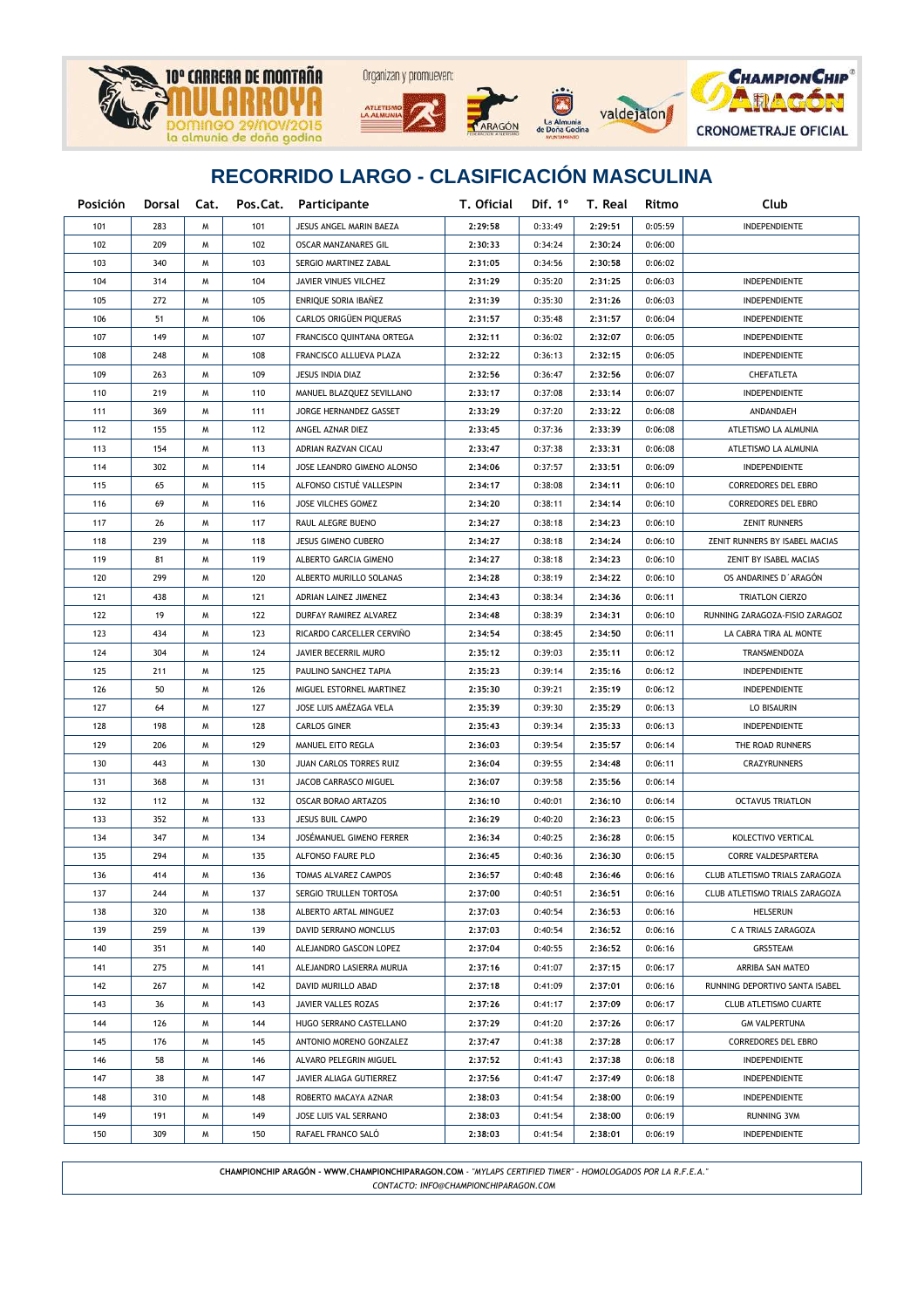

| Posición | Dorsal Cat.    |   |     | Pos.Cat. Participante          | T. Oficial | Dif. $1^\circ$ | T. Real | Ritmo   | Club                         |  |
|----------|----------------|---|-----|--------------------------------|------------|----------------|---------|---------|------------------------------|--|
| 151      | 358            | м | 151 | <b>ISRAEL VILLAR ALONSO</b>    | 2:38:24    | 0:42:15        | 2:38:20 | 0:06:20 | INDEPENDIENTE                |  |
| 152      | 442            | M | 152 | JOSE ANTONIO MANERO NAVARRO    | 2:38:30    | 0:42:21        | 2:38:28 | 0:06:20 | ATLETISMO 5 VILLAS           |  |
| 153      | 125            | M | 153 | RAÚL GARCÍA MARTINEZ           | 2:38:35    | 0:42:26        | 2:38:21 | 0:06:20 | <b>CORREDORES COMEDORES</b>  |  |
| 154      | 336            | M | 154 | FRANCISCO JAVIER CONCHA PERNIA | 2:38:37    | 0:42:28        | 2:38:29 | 0:06:20 |                              |  |
| 155      | 341            | M | 155 | JOSÉ CARLOS SANCHEZ-LAFUENTE L | 2:38:55    | 0:42:46        | 2:38:43 | 0:06:20 | CLUB ATLETISMO 080 RUNNING   |  |
| 156      | 274            | M | 156 | SERGIO MORALES VILCHES         | 2:38:55    | 0:42:46        | 2:38:55 | 0:06:21 | CLUB DE ATLETISMO 080RUNNING |  |
| 157      | 169            | M | 157 | JOSE LUIS ESTEBAN LAGUNA       | 2:39:16    | 0:43:07        | 2:39:04 | 0:06:21 | C.M. AYUD                    |  |
| 158      | 258            | M | 158 | ADÁN MOISÉS HERNÁNDEZ RIOS     | 2:39:20    | 0:43:11        | 2:39:15 | 0:06:22 | INDEPENDIENTE                |  |
| 159      | 220            | M | 159 | ABRAHAM PADRÒS SUÁREZ          | 2:39:20    | 0:43:11        | 2:39:15 | 0:06:22 | TRIATLÓN CIERZO              |  |
| 160      | 296            | M | 160 | JORGE SANZ AZNAR               | 2:39:29    | 0:43:20        | 2:39:13 | 0:06:22 | <b>INDEPENDIENTE</b>         |  |
| 161      | 396            | M | 161 | ABDELKADER SAID                | 2:39:31    | 0:43:22        | 2:39:26 | 0:06:22 |                              |  |
| 162      | 116            | M | 162 | RICHARD GARCÍA MORENO          | 2:39:55    | 0:43:46        | 2:39:51 | 0:06:23 | CLUB ATLETISMO CUARTE        |  |
| 163      | 240            | M | 163 | CARLOS LANZÁN SANCHO           | 2:40:15    | 0:44:06        | 2:40:03 | 0:06:24 | 080RUNNING                   |  |
| 164      | 285            | M | 164 | DANIEL SEBASTIAN MODREGO       | 2:40:22    | 0:44:13        | 2:40:18 | 0:06:24 | CANFRANC RUNING              |  |
| 165      | 260            | M | 165 | JESUS PALACIOS ESPINA          | 2:40:23    | 0:44:14        | 2:40:20 | 0:06:24 | INDEPENDIENTE                |  |
| 166      | 124            | M | 166 | LORIÉN GRACIA SIERRA           | 2:40:31    | 0:44:22        | 2:40:16 | 0:06:24 | INDEPENDIENTE                |  |
| 167      | 78             | M | 167 | DAVID RODRIGO POLO             | 2:40:38    | 0:44:29        | 2:40:33 | 0:06:25 | CORRECAMINOS ALFINDEN        |  |
| 168      | 402            | M | 168 | ALFREDO LABELLA OSES           | 2:40:40    | 0:44:31        | 2:40:24 | 0:06:24 | JERONIMO ZURITA              |  |
| 169      | 46             | M | 169 | JOSE ALFONSO SOLE NEILA        | 2:40:42    | 0:44:33        | 2:40:27 | 0:06:25 | MONTAÑEROS DE ARAGON         |  |
| 170      | 66             | M | 170 | JORGE SANZ AGUDO               | 2:40:43    | 0:44:34        | 2:40:28 | 0:06:25 | INDEPENDIENTE                |  |
| 171      | 227            | M | 171 | DIEGO PERAL GOMEZ              | 2:41:01    | 0:44:52        | 2:40:57 | 0:06:26 | INDEPENDIENTE                |  |
| 172      | 319            | M | 172 | FRANCISCO JAVIER MURILLO MOLIN | 2:41:01    | 0:44:52        | 2:40:56 | 0:06:26 | ANDANDAEH                    |  |
| 173      | 315            | M | 173 | PEDRO ALBERDI CASALS           | 2:41:05    | 0:44:56        | 2:40:56 | 0:06:26 |                              |  |
| 174      | 203            | M | 174 | RUBEN ALDANA MORON             | 2:41:57    | 0:45:48        | 2:41:44 | 0:06:28 | INDEPENDIENTE                |  |
| 175      | 432            | M | 175 | ANTONIO MUÑOZ ARANDA           | 2:42:01    | 0:45:52        | 2:41:48 | 0:06:28 |                              |  |
| 176      | 77             | M | 176 | JAVIER PEREZ ERROZ             | 2:42:10    | 0:46:01        | 2:41:54 | 0:06:28 | <b>TRAILKO</b>               |  |
| 177      | $\overline{7}$ | M | 177 | JAVIER RUBIO ASENSIO           | 2:42:17    | 0:46:08        | 2:42:17 | 0:06:29 | PEÑA AMARILLA MUNIESA        |  |
| 178      | 49             | M | 178 | MIGUEL ÁNGEL DANIEL CALVO      | 2:42:29    | 0:46:20        | 2:42:13 | 0:06:29 | INDEPENDIENTE                |  |
| 179      | 202            | M | 179 | FERNANDO RODRIGO POLO          | 2:42:33    | 0:46:24        | 2:42:28 | 0:06:29 | <b>CORRECAMINOS ALFINDEN</b> |  |
| 180      | 246            | M | 180 | ALBERTO LERENA MANZANARES      | 2:42:35    | 0:46:26        | 2:42:20 | 0:06:29 | <b>OS ANDARINES</b>          |  |
| 181      | 397            | M | 181 | PEDRO JOSE MORALES SANCHEZ     | 2:42:51    | 0:46:42        | 2:42:46 | 0:06:30 |                              |  |
| 182      | 420            | M | 182 | <b>GUSTAVO ROBRES FRANCO</b>   | 2:42:52    | 0:46:43        | 2:42:44 | 0:06:30 |                              |  |
| 183      | 410            | M | 183 | JORGE PASTOR PEREZ             | 2:42:52    | 0:46:43        | 2:42:51 | 0:06:30 | INDEPENDIENTE                |  |
| 184      | 417            | M | 184 | ALFREDO MOLINA RAMOS           | 2:42:54    | 0:46:45        | 2:42:46 | 0:06:30 | CORRECAMINOS ALFINDEN        |  |
| 185      | 67             | M | 185 | <b>IGNACIO BARRERAS BERNAD</b> | 2:42:59    | 0:46:50        | 2:42:51 | 0:06:30 | INDEPENDIENTE                |  |
| 186      | 174            | M | 186 | JOSE VICENTE ALAYA GOMEZ       | 2:43:06    | 0:46:57        | 2:42:59 | 0:06:31 | A.D.195 MTS WATTUSSI         |  |
| 187      | 54             | M | 187 | DAVID LAJUSTICIA               | 2:43:06    | 0:46:57        | 2:42:59 | 0:06:31 | A.D 195 METROS- WATTUSSI     |  |
| 188      | 56             | M | 188 | FRANCICO JAVIER LOPEZ TORRES   | 2:43:16    | 0:47:07        | 2:43:01 | 0:06:31 | LOS CORREDORES DEL VIENTO    |  |
| 189      | 127            | M | 189 | FRANCISO JOSE LEGAZ MARTIN     | 2:43:21    | 0:47:12        | 2:43:06 | 0:06:31 | <b>CORREDORESCOMEDORES</b>   |  |
| 190      | 421            | M | 190 | FAUSTINO MARCEN MARCEN         | 2:43:22    | 0:47:13        | 2:43:13 | 0:06:31 |                              |  |
| 191      | 449            | M | 191 | JORGE MONTÓN GUTIÉRREZ         | 2:43:38    | 0:47:29        | 2:43:28 | 0:06:32 | INDEPENDIENTE                |  |
| 192      | 177            | M | 192 | JESUS BELTRAN GAUCHOLA         | 2:43:42    | 0:47:33        | 2:43:34 | 0:06:32 |                              |  |
| 193      | 187            | M | 193 | PEDRO JOSE RUIZ BERDEJO        | 2:43:58    | 0:47:49        | 2:43:51 | 0:06:33 | THE ROAD RUNNERS             |  |
| 194      | 42             | W | 194 | DANIEL CAMA IZQUIERDO          | 2:44:04    | 0:47:55        | 2:43:57 | 0:06:33 | <b>INDEPENDIENTE</b>         |  |
| 195      | 91             | W | 195 | FRAMCISCO YUPTON OLLERO        | 2:44:05    | 0:47:56        | 2:43:54 | 0:06:33 | <b>LOS ZORROS</b>            |  |
| 196      | 440            | W | 196 | JESUS OSANZ LAFITA             | 2:44:13    | 0:48:04        | 2:44:05 | 0:06:33 |                              |  |
| 197      | 139            | W | 197 | <b>CRISTO ARMAS DONATE</b>     | 2:44:28    | 0:48:19        | 2:44:15 | 0:06:34 | <b>CLUB RUNNING CADRETE</b>  |  |
| 198      | 222            | W | 198 | DANIEL MORENO CUERDA           | 2:44:29    | 0:48:20        | 2:44:15 | 0:06:34 | RUNNING CADRETE              |  |
| 199      | 444            | M | 199 | MIGUEL ANGEL MARGEN TOBAJAS    | 2:44:53    | 0:48:44        | 2:44:37 | 0:06:35 |                              |  |
| 200      | 416            | M | 200 | ANTONIO LAORDEN BAYONESTA      | 2:45:16    | 0:49:07        | 2:45:03 | 0:06:36 | PEÑA BLANCA 814 RICLA        |  |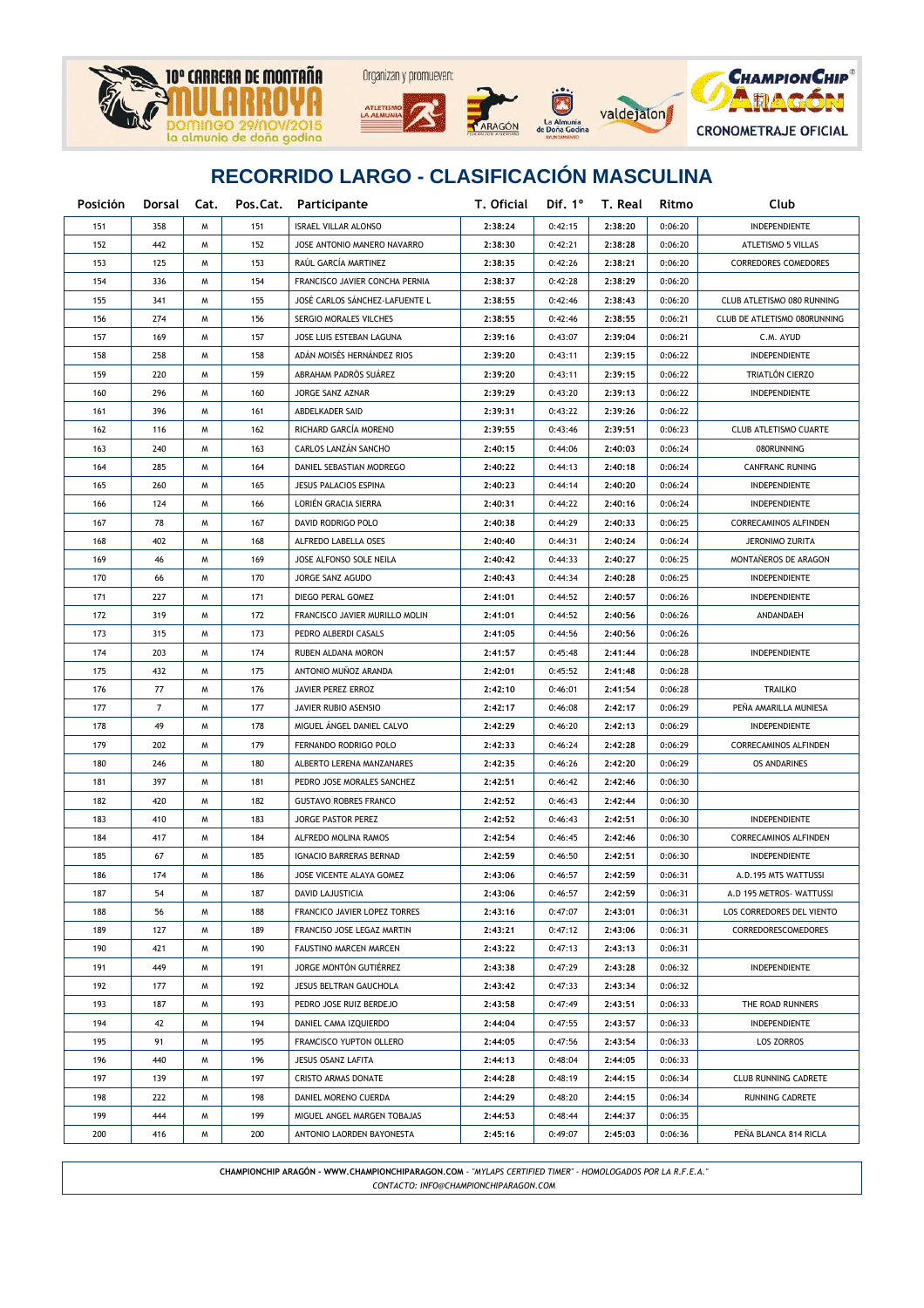







| Posición |     |   |     | Dorsal Cat. Pos.Cat. Participante | T. Oficial |         | Dif. 1 <sup>°</sup> T. Real | Ritmo   | Club                           |  |
|----------|-----|---|-----|-----------------------------------|------------|---------|-----------------------------|---------|--------------------------------|--|
| 201      | 118 | W | 201 | IVÁN GUERRERO MARTÍNEZ            | 2:45:38    | 0:49:29 | 2:45:22                     | 0:06:36 | INDEPENDIENTE                  |  |
| 202      | 377 | W | 202 | JOSÉ MARÍA BIELA PELLEJERO        | 2:46:04    | 0:49:55 | 2:45:59                     | 0:06:38 | CORRECAMINOS ALFINDEN          |  |
| 203      | 441 | M | 203 | HECTOR MELERO SÁNCHEZ             | 2:46:21    | 0:50:12 | 2:46:10                     | 0:06:38 | INDEPENDIENTE                  |  |
| 204      | 72  | M | 204 | JESÙS NUÑO BLASCO                 | 2:46:23    | 0:50:14 | 2:46:13                     | 0:06:38 | <b>TRIATLON CIERZO</b>         |  |
| 205      | 433 | M | 205 | SERGIO TORRENT PEDROSA            | 2:46:52    | 0:50:43 | 2:46:44                     | 0:06:40 | INDEPENDIENTE                  |  |
| 206      | 212 | M | 206 | JAVIER MAUDOS ALDABAS             | 2:47:01    | 0:50:52 | 2:46:53                     | 0:06:40 | INDEPENDIENTE                  |  |
| 207      | 423 | M | 207 | ENRIQUE PRIETO IRIARTE            | 2:47:18    | 0:51:09 | 2:47:07                     | 0:06:41 | INDEPENDIENTE                  |  |
| 208      | 439 | M | 208 | VÍCTOR GÓMEZ GALLEGO              | 2:47:23    | 0:51:14 | 2:47:13                     | 0:06:41 |                                |  |
| 209      | 201 | M | 209 | CARLOS ARANDA MIGUEL              | 2:47:23    | 0:51:14 | 2:47:21                     | 0:06:41 | <b>OCTAVUS TRIATLON</b>        |  |
| 210      | 384 | M | 210 | JAVIER RUIZ CARABANTES            | 2:47:26    | 0:51:17 | 2:47:26                     | 0:06:41 |                                |  |
| 211      | 335 | M | 211 | RAÚL GARCIA SERRANO               | 2:47:50    | 0:51:41 | 2:47:40                     | 0:06:42 | <b>INDEPENDIENTE</b>           |  |
| 212      | 305 | M | 212 | RICARDO VARELA SOMOZA             | 2:48:14    | 0:52:05 | 2:48:03                     | 0:06:43 |                                |  |
| 213      | 48  | M | 213 | IBÁN GIL GIMÉNEZ                  | 2:48:15    | 0:52:06 | 2:47:58                     | 0:06:43 | <b>CABRAS TEAM</b>             |  |
| 214      | 308 | M | 214 | JOSE MARTIN CABRERO ALDEA         | 2:49:00    | 0:52:51 | 2:48:54                     | 0:06:45 | RUNNING DEPORTIVO SANTA ISABEL |  |
| 215      | 188 | M | 215 | ALEX ORMAD PÉREZ                  | 2:49:02    | 0:52:53 | 2:48:54                     | 0:06:45 | <b>INDEPENDIENTE</b>           |  |
| 216      | 413 | м | 216 | FCO. JAVIER GARCIA VALERO         | 2:49:17    | 0:53:08 | 2:49:06                     | 0:06:45 | C.A. TRIALS ZARAGOZA           |  |
| 217      | 373 | м | 217 | <b>DAVID LAPUENTE VAL</b>         | 2:49:27    | 0:53:18 | 2:49:12                     | 0:06:46 |                                |  |
| 218      | 401 | м | 218 | ANTONIO GRACIA OFICIAL            | 2:49:33    | 0:53:24 | 2:49:23                     | 0:06:46 | INDEPENDIENTE                  |  |
| 219      | 63  | M | 219 | JESUS FERNANDO IBARRA             | 2:49:52    | 0:53:43 | 2:49:47                     | 0:06:47 | <b>CORREDORES DEL EBRO</b>     |  |
| 220      | 213 | м | 220 | JOSE IGNACIO VICENTE SANCHEZ      | 2:49:54    | 0:53:45 | 2:49:49                     | 0:06:47 | <b>CORREDORES DEL EBRO</b>     |  |
| 221      | 376 | M | 221 | DAVID LATORRE TELLO               | 2:50:03    | 0:53:54 | 2:49:55                     | 0:06:47 |                                |  |
| 222      | 210 | M | 222 | CARLOS MARTINEZ SANTA-BARBARA     | 2:50:09    | 0:54:00 | 2:50:06                     | 0:06:48 |                                |  |
| 223      | 90  | M | 223 | JOSE LUIS HERNANDO GARCIA         | 2:50:30    | 0:54:21 | 2:50:18                     | 0:06:48 | E.M. EL OLIVAR                 |  |
| 224      | 389 | M | 224 | JOSÉ MANUEL CARRERA MODREGO       | 2:50:40    | 0:54:31 | 2:50:28                     | 0:06:49 | CLUB ATLETISMO TRIALS ZARAGOZA |  |
| 225      | 22  | M | 225 | JESÚS SAN JOSÉ POTENTE            | 2:50:49    | 0:54:40 | 2:50:38                     | 0:06:49 | TRIATLON CIERZO                |  |
| 226      | 18  | M | 226 | LUCAS TAMAYO LUENGO               | 2:50:49    | 0:54:40 | 2:50:38                     | 0:06:49 | INDEPENDIENTE                  |  |
| 227      | 99  | M | 227 | RAFAEL GONZALEZ CASTANEDO         | 2:51:08    | 0:54:59 | 2:50:57                     | 0:06:50 | LOS ZORROS                     |  |
| 228      | 395 | M | 228 | CARLOS. GALVEZ. GARCIA            | 2:51:16    | 0:55:07 | 2:51:16                     | 0:06:51 | <b>CORREDORES DEL EBRO</b>     |  |
| 229      | 242 | M | 229 | JORGE JIMÉNEZ JIMÉNEZ             | 2:51:17    | 0:55:08 | 2:51:06                     | 0:06:50 | <b>CORREDORES DEL EBRO</b>     |  |
| 230      | 98  | M | 230 | ÁNGEL GARCÍA RUIZ-POVEDA          | 2:51:35    | 0:55:26 | 2:51:30                     | 0:06:51 | <b>CORREDORES DEL EBRO</b>     |  |
| 231      | 59  | M | 231 | <b>DAVID CINCA</b>                | 2:51:37    | 0:55:28 | 2:51:30                     | 0:06:51 | INDEPENDIENTE                  |  |
| 232      | 96  | M | 232 | ALFONSO LORENTE MARTÍN            | 2:51:37    | 0:55:28 | 2:51:29                     | 0:06:51 | INDEPENDIENTE                  |  |
| 233      | 57  | M | 233 | DANIEL GRACIA SERRANO             | 2:51:37    | 0:55:28 | 2:51:29                     | 0:06:51 | PATINAR ZARAGOZA               |  |
| 234      | 137 | M | 234 | CARLOS BLASCO RAMÓN               | 2:51:45    | 0:55:36 | 2:51:34                     | 0:06:51 | INDEPENDIENTE                  |  |
| 235      | 170 | м | 235 | JAVIER ÁLVAREZ TRULLÉN            | 2:51:53    | 0:55:44 | 2:51:43                     | 0:06:52 | <b>INDEPENDIENTE</b>           |  |
| 236      | 388 | M | 236 | JORGE GOMEZ GALLEGO               | 2:51:53    | 0:55:44 | 2:51:44                     | 0:06:52 | <b>INDEPENDIENTE</b>           |  |
| 237      | 223 | м | 237 | DAVID RICO FRANCO                 | 2:52:02    | 0:55:53 | 2:51:53                     | 0:06:52 |                                |  |
| 238      | 24  | м | 238 | ALEJANDRO NAVARRO PELAYO          | 2:52:02    | 0:55:53 | 2:51:59                     | 0:06:52 | CLUB ATLETISMO DE CUARTE       |  |
| 239      | 313 | м | 239 | <b>ERNESTO SERRANO LOBERA</b>     | 2:52:04    | 0:55:55 | 2:51:56                     | 0:06:52 | PDM FIGUERUELAS                |  |
| 240      | 380 | м | 240 | ENRIQUE PAZ ACON                  | 2:52:06    | 0:55:57 | 2:52:02                     | 0:06:52 |                                |  |
| 241      | 61  | м | 241 | DAVID SANCHEZ GIMENO              | 2:52:06    | 0:55:57 | 2:52:01                     | 0:06:52 | CORREDORES DEL EBRO            |  |
| 242      | 264 | м | 242 | IÑAQUI BERGERA SERRANO            | 2:52:08    | 0:55:59 | 2:51:47                     | 0:06:52 | CORREDORES DEL EBRO            |  |
| 243      | 431 | м | 243 | DANIEL CASANOVA GARCIA            | 2:52:21    | 0:56:12 | 2:52:11                     | 0:06:53 | HOMSA SPORT RUNNING            |  |
| 244      | 25  | м | 244 | JOSÉ ANTONIO DIESTE GONZÁLEZ      | 2:52:49    | 0:56:40 | 2:52:46                     | 0:06:54 | INDEPENDIENTE                  |  |
| 245      | 80  | м | 245 | FRANCISCO JAVIER BUENO CARDONA    | 2:52:55    | 0:56:46 | 2:52:51                     | 0:06:54 | CORREDORES DEL EBRO            |  |
| 246      | 173 | м | 246 | RAUL NOVOA MINGUEZ                | 2:53:01    | 0:56:52 | 2:52:45                     | 0:06:54 | TRAILKO                        |  |
| 247      | 171 | м | 247 | MARIANO VAL TORTOSA               | 2:53:13    | 0:57:04 | 2:53:04                     | 0:06:55 | <b>BEER RUNNERS</b>            |  |
| 248      | 233 | м | 248 | JAVIER MARTIN GARCIA              | 2:53:14    | 0:57:05 | 2:53:05                     | 0:06:55 | <b>BEER RUNNERS</b>            |  |
| 249      | 224 | м | 249 | MARIANO GALLEGO GOMEZ             | 2:53:15    | 0:57:06 | 2:53:06                     | 0:06:55 | <b>BEER RUNNERS</b>            |  |
| 250      | 134 | W | 250 | FERNANDO BEJAR LOPEZ              | 2:53:39    | 0:57:30 | 2:53:22                     | 0:06:56 | INDEPENDIENTE                  |  |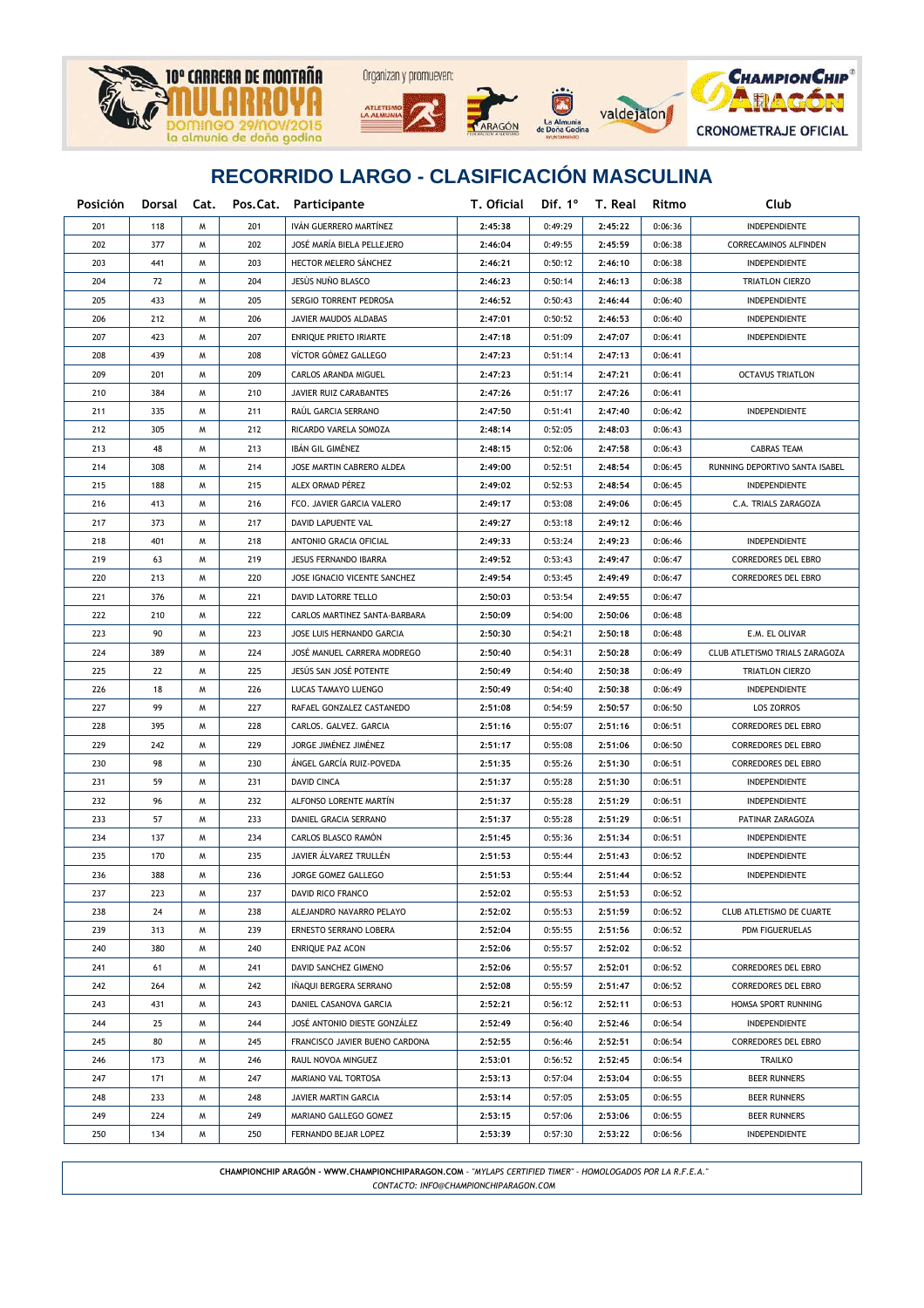





La Almuni<br>Doña God



## **RECORRIDO LARGO - CLASIFICACIÓN MASCULINA**

| Posición |     |   |     | Dorsal Cat. Pos.Cat. Participante | T. Oficial |         | Dif. 1° T. Real | Ritmo   | Club                           |  |  |
|----------|-----|---|-----|-----------------------------------|------------|---------|-----------------|---------|--------------------------------|--|--|
| 251      | 133 | W | 251 | ENRIQUE APARICIO FRANCO           | 2:53:39    | 0:57:30 | 2:53:22         | 0:06:56 | INDEPENDIENTE                  |  |  |
| 252      | 381 | W | 252 | JAVIER YOLDI BERMEJO              | 2:53:42    | 0:57:33 | 2:53:30         | 0:06:56 | ASOCIACION DEPORTIVA BDPZ      |  |  |
| 253      | 422 | M | 253 | JESUS PLANAS RUIZ                 | 2:53:53    | 0:57:44 | 2:53:48         | 0:06:57 | INDEPENDIENTE                  |  |  |
| 254      | 371 | M | 254 | DAVID LIPE PEREZ                  | 2:53:53    | 0:57:44 | 2:53:47         | 0:06:57 | INDEPENDIENTE                  |  |  |
| 255      | 136 | M | 255 | LUIS PASCUAL RUIZ SORIA           | 2:54:00    | 0:57:51 | 2:53:54         | 0:06:57 | A.D 195 METROS- WATTUSSI       |  |  |
| 256      | 378 | M | 256 | JORGE DIARTE CALDERON             | 2:54:12    | 0:58:03 | 2:54:04         | 0:06:57 |                                |  |  |
| 257      | 230 | M | 257 | ROBERTO MONZON LOPEZ              | 2:54:13    | 0:58:04 | 2:54:04         | 0:06:57 | DEPORTIVO SANTA ISABEL         |  |  |
| 258      | 327 | M | 258 | JOSE CARLOS NUÑO GIL              | 2:54:25    | 0:58:16 | 2:54:13         | 0:06:58 | FERTINOR CALATAYUD             |  |  |
| 259      | 357 | M | 259 | EDUARDO GARCÉS COTAINA            | 2:54:26    | 0:58:17 | 2:54:13         | 0:06:58 | <b>BDPZ</b>                    |  |  |
| 260      | 185 | M | 260 | ENEKO LÓPEZ DE DICASTILLO ECHA    | 2:54:34    | 0:58:25 | 2:54:18         | 0:06:58 | INDEPENDIENTE                  |  |  |
| 261      | 290 | M | 261 | DANIEL CARPALLO PORCAR            | 2:54:48    | 0:58:39 | 2:54:35         | 0:06:59 | A340K ALFAJARIN                |  |  |
| 262      | 168 | M | 262 | ALFREDO DIEZ ISASA                | 2:55:01    | 0:58:52 | 2:54:49         | 0:06:59 | CLUB MONTAÑA UTEBO             |  |  |
| 263      | 146 | M | 263 | JUAN JOSE VAZQUEZ PELLICER        | 2:55:17    | 0:59:08 | 2:55:06         | 0:07:00 | INDEPENDIENTE                  |  |  |
| 264      | 427 | M | 264 | LUIS MIGUEL SÁNCHEZ DEL CERRO     | 2:55:18    | 0:59:09 | 2:54:42         | 0:06:59 | INDEPENDIENTE                  |  |  |
| 265      | 271 | M | 265 | ROBERTO DURAN SANCHEZ             | 2:55:23    | 0:59:14 | 2:55:20         | 0:07:00 | <b>CLUB TRAIL LOS LAGARTOS</b> |  |  |
| 266      | 270 | M | 266 | OSCAR OLIVEROS GAJON              | 2:55:23    | 0:59:14 | 2:55:21         | 0:07:00 | <b>CLUB TRAIL LOS LAGARTOS</b> |  |  |
| 267      | 103 | M | 267 | JEUS MARIA VICENTE LUIS           | 2:55:33    | 0:59:24 | 2:55:29         | 0:07:01 | CORREDORES DEL EBRO            |  |  |
| 268      | 266 | M | 268 | DIEGO CERVERA SANCHO              | 2:55:36    | 0:59:27 | 2:55:28         | 0:07:01 | <b>INDEPENDIENTE</b>           |  |  |
| 269      | 424 | M | 269 | JOSE ANTONIO CALLEJERO MARTINE    | 2:55:36    | 0:59:27 | 2:55:28         | 0:07:01 | ANDANDAEH                      |  |  |
| 270      | 182 | M | 270 | JUAN MANUEL MAGALLON GIL          | 2:55:48    | 0:59:39 | 2:55:38         | 0:07:01 | PEÑA AMARILLA MUNIESA          |  |  |
| 271      | 199 | M | 271 | RAIMUNDO GARCIA CURTO             | 2:55:48    | 0:59:39 | 2:55:34         | 0:07:01 | <b>INDEPENDIENTE</b>           |  |  |
| 272      | 15  | M | 272 | JOSÉ VICENTE ZÚÑIGA ROCHE         | 2:55:48    | 0:59:39 | 2:55:36         | 0:07:01 | RUNNING ZARAGOZA-FISIO ZARAGOZ |  |  |
| 273      | 386 | M | 273 | PABLO ALDANA GRASA                | 2:55:53    | 0:59:44 | 2:55:44         | 0:07:01 |                                |  |  |
| 274      | 363 | M | 274 | ERNESTO LAGUNA ALMERGE            | 2:56:20    | 1:00:11 | 2:56:14         | 0:07:02 | INDEPENDIENTE                  |  |  |
| 275      | 428 | M | 275 | NÉSTOR PETRIZ PÉREZ               | 2:56:32    | 1:00:23 | 2:56:27         | 0:07:03 | MARATÓN HORIZONTE              |  |  |
| 276      | 95  | M | 276 | FRANCISCO JAVIER SIERRA CARRO     | 2:56:54    | 1:00:45 | 2:56:50         | 0:07:04 | INDEPENDIENTE                  |  |  |
| 277      | 148 | M | 277 | SERGIO VAL VALIENTE               | 2:57:07    | 1:00:58 | 2:56:58         | 0:07:04 |                                |  |  |
| 278      | 30  | M | 278 | JESÚS ARGEREY BARGADOS            | 2:57:22    | 1:01:13 | 2:57:18         | 0:07:05 | CLUB ATLETISMO CUARTE DE HUERV |  |  |
| 279      | 344 | M | 279 | JULIO ANTON SANCHEZ               | 2:57:29    | 1:01:20 | 2:57:26         | 0:07:05 | CORREDORES DEL EBRO            |  |  |
| 280      | 204 | M | 280 | DAVID SOBREGUES BENITO            | 2:57:35    | 1:01:26 | 2:57:28         | 0:07:05 |                                |  |  |
| 281      | 92  | M | 281 | LORENZO MARTIN SANCHEZ            | 2:58:35    | 1:02:26 | 2:58:17         | 0:07:07 | INDEPENDIENTE                  |  |  |
| 282      | 93  | M | 282 | SERGIO TORNE SANCHEZ              | 2:58:35    | 1:02:26 | 2:58:17         | 0:07:07 | <b>INDEPENDIENTE</b>           |  |  |
| 283      | 231 | M | 283 | RICARDO VILLA FUERTES             | 2:58:55    | 1:02:46 | 2:58:49         | 0:07:09 | INDEPENDIENTE                  |  |  |
| 284      | 10  | M | 284 | RAMON GRACIA FRANCO               | 2:58:57    | 1:02:48 | 2:58:43         | 0:07:08 | INDEPENDIENTE                  |  |  |
| 285      | 374 | M | 285 | ROBIN ONTANEDA ONTANEDA           | 2:59:03    | 1:02:54 | 2:58:55         | 0:07:09 |                                |  |  |
| 286      | 8   | M | 286 | ALEJANDRO ROYO MORENO             | 2:59:46    | 1:03:37 | 2:59:35         | 0:07:11 | <b>ZENIT RUNNERS</b>           |  |  |
| 287      | 85  | M | 287 | SANTIAGO MACHADO SAÑUDO           | 2:59:53    | 1:03:44 | 2:59:36         | 0:07:11 | SCHINDLER, S.A.                |  |  |
| 288      | 166 | м | 288 | RAFAEL BERDUSAN SANCHEZ           | 3:00:25    | 1:04:16 | 3:00:10         | 0:07:12 | INDEPENDIENTE                  |  |  |
| 289      | 261 | м | 289 | PEDRO FRAILE MAINAR               | 3:00:57    | 1:04:48 | 3:00:48         | 0:07:13 | <b>FARTLECK SPORT RUNNING</b>  |  |  |
| 290      | 394 | м | 290 | SERGIO CEBOLLA GONZALEZ           | 3:02:26    | 1:06:17 | 3:02:15         | 0:07:17 |                                |  |  |
| 291      | 153 | м | 291 | JUANJO GARCIA ALCOBER             | 3:03:10    | 1:07:01 | 3:02:56         | 0:07:19 | CORRE VALDESPARTERA            |  |  |
| 292      | 251 | м | 292 | PEDRO MANUEL MORALES FUSTER       | 3:03:10    | 1:07:01 | 3:02:56         | 0:07:19 | CORRE VALDESPAETERA            |  |  |
| 293      | 334 | м | 293 | JOSÉ VÍCTOR GONZALEZ SÁNCHEZ      | 3:03:46    | 1:07:37 | 3:03:30         | 0:07:20 |                                |  |  |
| 294      | 190 | M | 294 | OSCAR OLIVAS AINA                 | 3:03:46    | 1:07:37 | 3:03:30         | 0:07:20 | RUNNING ZARAGOZA-FISIO ZARAGOZ |  |  |
| 295      | 243 | M | 295 | ANTONIO DOMINGUEZ DURAN           | 3:04:17    | 1:08:08 | 3:04:04         | 0:07:21 | CLUB MONTAÑA UTEBO             |  |  |
| 296      | 392 | M | 296 | MARTIN UTRILLA GARCIA             | 3:04:17    | 1:08:08 | 3:04:05         | 0:07:21 | CLUB MONTAÑA UTEBO             |  |  |
| 297      | 229 | м | 297 | DAVID MANERO MILLÁN               | 3:04:30    | 1:08:21 | 3:04:14         | 0:07:22 | INDEPENDIENTE                  |  |  |
| 298      | 167 | м | 298 | PABLO SANGROS GAYA                | 3:04:40    | 1:08:31 | 3:04:33         | 0:07:22 | THE ROAD RUNNERS               |  |  |
| 299      | 404 | W | 299 | LORENZO GARCIA PARDOS             | 3:04:48    | 1:08:39 | 3:04:36         | 0:07:23 | PEÑA GUARA                     |  |  |
| 300      | 107 | Μ | 300 | DAVID OLIVARES ROMERO             | 3:05:00    | 1:08:51 | 3:04:40         | 0:07:23 |                                |  |  |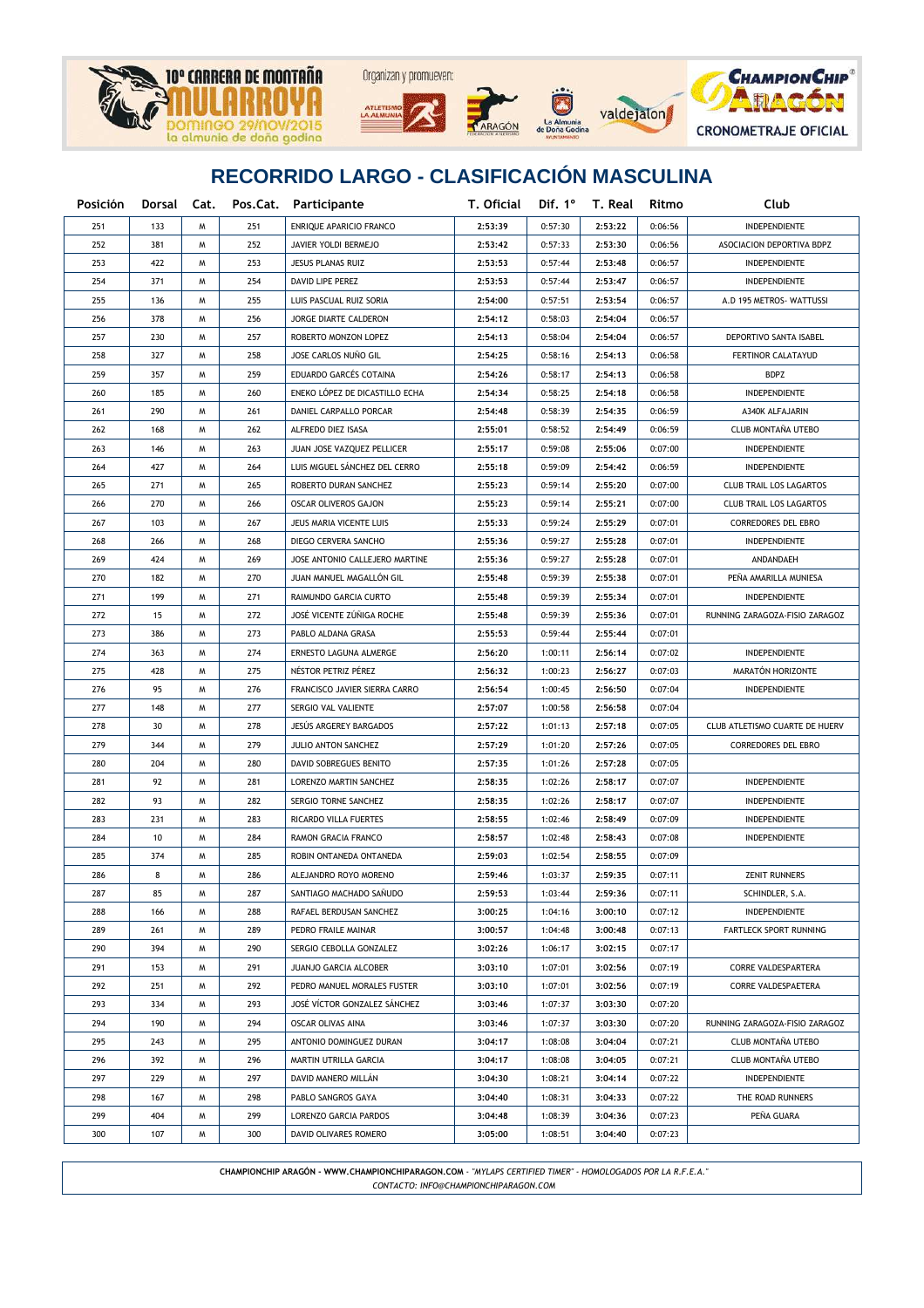





**CHAMPION CHIP<sup>®</sup>** ADACA **CRONOMETRAJE OFICIAL** 

# **RECORRIDO LARGO - CLASIFICACIÓN MASCULINA**

| Posición |              |   |     | Dorsal Cat. Pos.Cat. Participante | T. Oficial | Dif. 1° | T. Real | Ritmo   | Club                           |  |
|----------|--------------|---|-----|-----------------------------------|------------|---------|---------|---------|--------------------------------|--|
| 301      | 140          | M | 301 | <b>GONZALO BERNAL MORALES</b>     | 3:05:39    | 1:09:30 | 3:05:32 | 0:07:25 | A.D. 195 METROS WATUSSI        |  |
| 302      | $\mathbf{1}$ | M | 302 | JOSÉ JUAN NAVARRO WANDOSSELL      | 3:05:48    | 1:09:39 | 3:05:35 | 0:07:25 | <b>GRS 5 TEAM</b>              |  |
| 303      | 2            | M | 303 | DAVID ASENSIO GARCIA              | 3:05:48    | 1:09:39 | 3:05:37 | 0:07:25 | GRS5TEAM                       |  |
| 304      | 162          | M | 304 | JAVIER MONFORTE PORROCHE          | 3:05:49    | 1:09:40 | 3:05:34 | 0:07:25 |                                |  |
| 305      | 291          | M | 305 | AGUSTIN HERNANDO SANCHEZ          | 3:06:26    | 1:10:17 | 3:06:16 | 0:07:27 | LA MEDIA PA LA UNA             |  |
| 306      | 161          | M | 306 | FRANCISCO GIMENO SORIANO          | 3:07:09    | 1:11:00 | 3:06:56 | 0:07:28 | <b>CORRE VALDESPARTERA</b>     |  |
| 307      | 367          | M | 307 | RAÚL PELEGRIN GIL                 | 3:07:20    | 1:11:11 | 3:07:15 | 0:07:29 |                                |  |
| 308      | 47           | M | 308 | JOSE MANUEL BOTELLA NAVARRO       | 3:07:39    | 1:11:30 | 3:07:23 | 0:07:29 | INDEPENDIENTE                  |  |
| 309      | 129          | M | 309 | FRANCISCO VILLA GIL               | 3:07:43    | 1:11:34 | 3:07:31 | 0:07:30 | GRS5TEAM                       |  |
| 310      | 3            | M | 310 | SERGIO JULIAN CORREAS             | 3:07:44    | 1:11:35 | 3:07:31 | 0:07:30 | GRS5TEAM                       |  |
| 311      | 31           | M | 311 | LUIS ECHEANDIA VICENS             | 3:07:44    | 1:11:35 | 3:07:32 | 0:07:30 | GRS5TEAM                       |  |
| 312      | 280          | M | 312 | HÉCTOR GASCÓN SANCERNI            | 3:07:46    | 1:11:37 | 3:07:34 | 0:07:30 | GRS5TEAM                       |  |
| 313      | 27           | M | 313 | JESÚS ALONSO HÍJAR                | 3:07:46    | 1:11:37 | 3:07:32 | 0:07:30 | GRS5TEAM                       |  |
| 314      | 4            | W | 314 | <b>IGNACIO JULIAN CORREAS</b>     | 3:07:46    | 1:11:37 | 3:07:34 | 0:07:30 | GRS5TEAM                       |  |
| 315      | 130          | W | 315 | PABLO MARTINEZ JUGUERA            | 3:07:48    | 1:11:39 | 3:07:35 | 0:07:30 | <b>GRS 5 TEAM</b>              |  |
| 316      | 164          | M | 316 | RAFAEL BERNAD                     | 3:08:17    | 1:12:08 | 3:08:14 | 0:07:31 |                                |  |
| 317      | 221          | M | 317 | ABELARDO GALLARDO PEREZ           | 3:09:10    | 1:13:01 | 3:08:55 | 0:07:33 | INDEPENDIENTE                  |  |
| 318      | 120          | M | 318 | CARLOS CAAMAÑO CAVERO             | 3:09:14    | 1:13:05 | 3:09:01 | 0:07:33 | CORRE VALDESPARTERA            |  |
| 319      | 364          | M | 319 | PABLO GRACIA VERGARA              | 3:09:14    | 1:13:05 | 3:08:59 | 0:07:33 | CORRE VALDESPARTERA            |  |
| 320      | 289          | M | 320 | GABRIEL VLADIMIR OCHOA VARGAS     | 3:09:34    | 1:13:25 | 3:09:34 | 0:07:34 | <b>GYM PILATES VELVET</b>      |  |
| 321      | 292          | M | 321 | LENIN FERNANDO CONSTANTE OCHOA    | 3:09:34    | 1:13:25 | 3:09:34 | 0:07:34 | <b>GYM PILATES VELVET</b>      |  |
| 322      | 359          | M | 322 | DEIVIS NAYA BUSTAMANTE            | 3:10:51    | 1:14:42 | 3:10:34 | 0:07:37 | AÑON ACTIVIDADES DEPORTIVAS    |  |
| 323      | 205          | M | 323 | JUAN LÓPEZ MARTÍNEZ               | 3:11:27    | 1:15:18 | 3:11:19 | 0:07:39 |                                |  |
| 324      | 217          | M | 324 | ALFONSO LLAMAZARES FERNÁNDEZ      | 3:11:35    | 1:15:26 | 3:11:24 | 0:07:39 |                                |  |
| 325      | 53           | M | 325 | OSCAR GONZALVO GRACIA             | 3:11:56    | 1:15:47 | 3:11:48 | 0:07:40 | DEPORTIVO SANTA ISABEL         |  |
| 326      | 43           | M | 326 | ANGEL GISTAS PEREZ                | 3:13:40    | 1:17:31 | 3:13:21 | 0:07:44 | RUNNING ZARAGOZA FISIO ZGZ     |  |
| 327      | 9            | M | 327 | <b>CESAR CARRERA ALCOBER</b>      | 3:13:40    | 1:17:31 | 3:13:21 | 0:07:44 | RUNNING ZARAGOZA-FISIO ZARAGOZ |  |
| 328      | 11           | M | 328 | EDUARDO ORDUNA ALVIRA             | 3:13:40    | 1:17:31 | 3:13:21 | 0:07:44 | INDEPENDIENTE                  |  |
| 329      | 29           | M | 329 | ANGEL BONAL ALCOBER               | 3:14:10    | 1:18:01 | 3:13:58 | 0:07:45 | <b>INDEPENDIENTE</b>           |  |
| 330      | 178          | M | 330 | CARMELO MUR ESTEBAN               | 3:14:21    | 1:18:12 | 3:14:13 | 0:07:46 | SUZUKI MUR                     |  |
| 331      | 175          | M | 331 | ALFONSO MARTINEZ BUISAN           | 3:14:55    | 1:18:46 | 3:14:40 | 0:07:47 | INDEPENDIENTE                  |  |
| 332      | 225          | M | 332 | HÉCTOR TRULLEN DEL CAMPO          | 3:15:05    | 1:18:56 | 3:14:50 | 0:07:47 | COMOCABRASCREW                 |  |
| 333      | 411          | M | 333 | RAÚL MARTÍNEZ FAURE               | 3:15:07    | 1:18:58 | 3:14:51 | 0:07:47 |                                |  |
| 334      | 111          | м | 334 | PABLO GUTIÉRREZ RANERA            | 3:15:45    | 1:19:36 | 3:15:29 | 0:07:49 | INDEPENDIENTE                  |  |
| 335      | 165          | м | 335 | LUIS MIGUEL LOU ARNAL             | 3:15:49    | 1:19:40 | 3:15:34 | 0:07:49 | ZENNIT ISABEL MACÍAS           |  |
| 336      | 365          | W | 336 | JOSE ANTONIO LISBONA LEZCANO      | 3:16:37    | 1:20:28 | 3:16:30 | 0:07:51 |                                |  |
| 337      | 193          | Μ | 337 | VICTOR VELA VILLALBA              | 3:17:57    | 1:21:48 | 3:17:43 | 0:07:54 | <b>RUNNING 3VM</b>             |  |
| 338      | 316          | W | 338 | FRANCISCO JAVIER CIVIRIAIN FER    | 3:17:59    | 1:21:50 | 3:17:38 | 0:07:54 | INDEPENDIENTE                  |  |
| 339      | 226          | W | 339 | JUAN FRANCISCO CALDERON ALAGON    | 3:18:02    | 1:21:53 | 3:17:56 | 0:07:55 | AD JALON                       |  |
| 340      | 328          | W | 340 | GONZALO PEÑA SÁNCHEZ              | 3:20:52    | 1:24:43 | 3:20:36 | 0:08:01 | CLUB DE MONTAÑA DAROCA         |  |
| 341      | 234          | W | 341 | ALBERTO ABARDIA CASANOVA          | 3:22:59    | 1:26:50 | 3:22:46 | 0:08:06 | GRS5TEAM                       |  |
| 342      | 163          | W | 342 | LUIS GONZALEZ HIRALDO             | 3:23:34    | 1:27:25 | 3:23:18 | 0:08:07 | COMOCABRASCREW                 |  |
| 343      | 35           | W | 343 | JORGE SANZ GIMENO                 | 3:25:40    | 1:29:31 | 3:25:20 | 0:08:12 | TRAIL LARI TRAIL LARA          |  |
| 344      | 197          | м | 344 | JESÚS JIMÉNEZ LÓPEZ               | 3:30:55    | 1:34:46 | 3:30:37 | 0:08:25 | INDEPENDIENTE                  |  |
| 345      | 186          | Μ | 345 | DOMICIO DE LA ALDEA GASULL        | 3:30:55    | 1:34:46 | 3:30:37 | 0:08:25 | <b>HITACHI</b>                 |  |
| 346      | 216          | Μ | 346 | EDUARDO MURILLO GONZALEZ          | 3:33:31    | 1:37:22 | 3:33:16 | 0:08:31 | INDEPENDIENTE                  |  |
| 347      | 362          | Μ | 347 | <b>JORGE BONACHO ORTIN</b>        | 3:35:14    | 1:39:05 | 3:34:53 | 0:08:35 | <b>CORREDORES DEL EBRO</b>     |  |
| 348      | 79           | Μ | 348 | JORGE VELASCO                     | 3:37:58    | 1:41:49 | 3:37:38 | 0:08:42 | RUNNING ZARAGOZA-FISIO ZARAGOZ |  |
| 349      | 307          | м | 349 | <b>CLEMENTE BURRIEL PLA</b>       | 3:38:06    | 1:41:57 | 3:38:03 | 0:08:43 | AD CORRECAMINOSMONTERDE        |  |
| 350      | 236          | Μ | 350 | JOSÉ MANUEL AMBRONA CEBRIÁN       | 3:39:26    | 1:43:17 | 3:39:16 | 0:08:46 | <b>BEER RUNNERS</b>            |  |